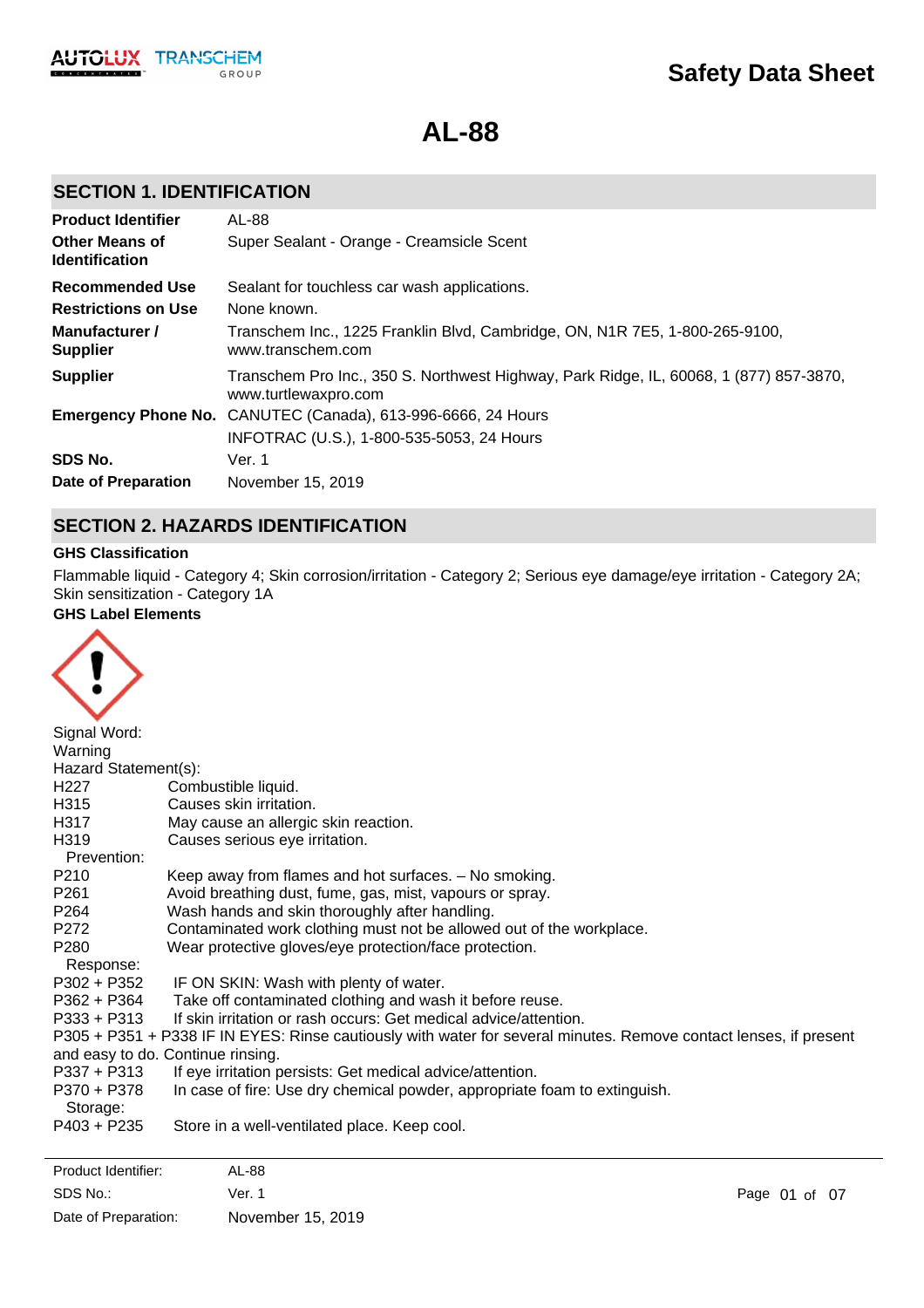### Disposal:

P501 Dispose of contents/container in accordance with local, regional, national and international regulations. **Other Hazards**

None known.

## **SECTION 3. COMPOSITION/INFORMATION ON INGREDIENTS**

| <b>Chemical Name</b>                                              | <b>CAS No.</b> | $\%$    | Other Identifiers                        |
|-------------------------------------------------------------------|----------------|---------|------------------------------------------|
| Distillates (Petroleum), Hydrotreated Middle                      | 64742-46-7     | $5-10$  | Mineral Seal Oil                         |
| Quaternary ammonium compounds, dicoco<br>alkyldimethyl, chlorides | 61789-77-3     | $3 - 7$ | Di-Alkyl Quaternary<br>Ammonium Chloride |
| 2-Butoxyethanol                                                   | 111-76-2       | $1 - 5$ | Ethylene Glycol Monobutyl<br>Ether       |
| Amines, C14-18 and C16-18-unsatd. alkyl,<br>ethoxylated           | 68155-39-5     | $1 - 5$ | <b>Ethoxylated Fatty Acid Amine</b>      |
| d-Limonene                                                        | 5989-27-5      | $1 - 5$ | $(R)-p$ -mentha-1,8-diene                |
| 2-Propanol                                                        | 67-63-0        | 1-5     | <b>Isopropyl Alcohol</b>                 |

#### **Notes**

The specific chemical identity and/or exact percentage of composition (concentration) has been withheld as a trade secret.

## **SECTION 4. FIRST-AID MEASURES**

#### **First-aid Measures**

#### **Inhalation**

Move to fresh air. Get medical advice/attention if you feel unwell or are concerned.

#### **Skin Contact**

Take off contaminated clothing, shoes and leather goods (e.g. watchbands, belts). Immediately wash gently and thoroughly with lukewarm, gently flowing water and mild soap for 15-20 minutes. Thoroughly clean clothing, shoes and leather goods before reuse or dispose of safely. If skin irritation or a rash occurs, get medical advice/attention.

#### **Eye Contact**

Immediately rinse the contaminated eye(s) with lukewarm, gently flowing water for 15-20 minutes, while holding the eyelid(s) open. Remove contact lenses, if present and easy to do. If eye irritation persists, get medical advice/attention.

#### **Ingestion**

Never give anything by mouth if victim is rapidly losing consciousness, or is unconscious or convulsing. Do not induce vomiting. Rinse mouth with water. Drink large amounts of water. Immediately call a Poison Centre or doctor.

#### **Most Important Symptoms and Effects, Acute and Delayed**

If on skin: may cause moderate to severe irritation. If in eyes: causes moderate to severe irritation. Symptoms include sore, red eyes, and tearing.

#### **Immediate Medical Attention and Special Treatment**

**Target Organs**

Eyes, skin.

#### **Special Instructions**

Rinse affected area (skin, eyes) thoroughly with water.

#### **Medical Conditions Aggravated by Exposure**

None known.

### **SECTION 5. FIRE-FIGHTING MEASURES**

#### **Extinguishing Media**

#### **Suitable Extinguishing Media**

**Unsuitable Extinguishing Media**

Carbon dioxide, dry chemical powder, appropriate foam, water spray or fog.

| Product Identifier:  | AL-88             |
|----------------------|-------------------|
| SDS No.:             | Ver. 1            |
| Date of Preparation: | November 15, 2019 |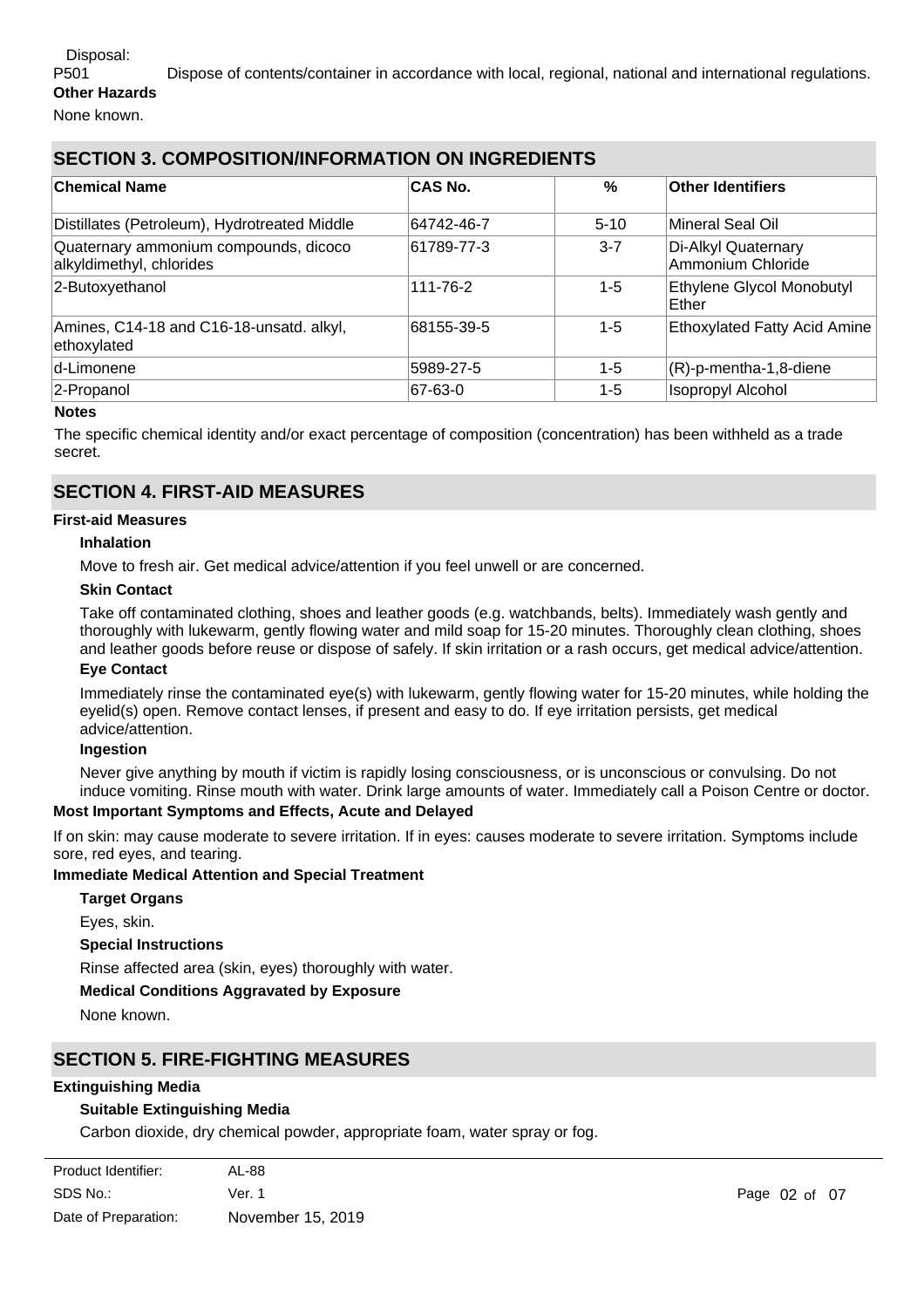### **Unsuitable Extinguishing Media**

None known.

#### **Specific Hazards Arising from the Chemical**

Can ignite if strongly heated. Do not direct solid stream of water into burning liquid. Contact with water causes violent frothing and spattering.

#### **Special Protective Equipment and Precautions for Fire-fighters**

Review Section 6 (Accidental Release Measures) for important information on responding to leaks/spills. See Skin Protection in Section 8 (Exposure Controls/Personal Protection) for advice on suitable chemical protective materials.

## **SECTION 6. ACCIDENTAL RELEASE MEASURES**

#### **Personal Precautions, Protective Equipment, and Emergency Procedures**

Use the personal protective equipment recommended in Section 8 of this safety data sheet.

#### **Environmental Precautions**

Concentrated product: it is good practice to prevent releases into the environment. Do not allow into any sewer, on the ground or into any waterway.

#### **Methods and Materials for Containment and Cleaning Up**

Review Section 7 (Handling) of this safety data sheet before proceeding with clean-up.

Small spills or leaks: contain and soak up spill with absorbent that does not react with spilled product. Place used absorbent into suitable, covered, labelled containers for disposal.

Large spills or leaks: dike spilled product to prevent runoff. Remove or recover liquid using pumps or vacuum equipment.

Contact emergency services and manufacturer/supplier for advice. Review Section 13 (Disposal Considerations) of this safety data sheet.

#### **Other Information**

Report spills to local health, safety and environmental authorities, as required.

## **SECTION 7. HANDLING AND STORAGE**

#### **Precautions for Safe Handling**

Do not get in eyes, on skin or on clothing. Only use where there is adequate ventilation. Avoid release to the environment. Eliminate heat and ignition sources such as sparks, open flames, hot surfaces and static discharge. Post "No Smoking" signs. Wear personal protective equipment to avoid direct contact with this chemical. Do NOT smoke in work areas. Thoroughly clean clothing, shoes and leather goods before reuse or dispose of safely. See Section 13 (Disposal Considerations) of this safety data sheet.

#### **Conditions for Safe Storage**

Store in an area that is: clean, dry, well-ventilated, out of direct sunlight and away from heat and ignition sources, separate from incompatible materials (see Section 10: Stability and Reactivity). Store in a closed container. Comply with all applicable health and safety regulations, fire and building codes.

### **SECTION 8. EXPOSURE CONTROLS/PERSONAL PROTECTION**

#### **Control Parameters**

|                                                 | <b>ACGIH TLV®</b>    |                     | <b>OSHA PEL</b>     |                | <b>AIHA WEEL</b> |            |
|-------------------------------------------------|----------------------|---------------------|---------------------|----------------|------------------|------------|
| <b>Chemical Name</b>                            | <b>TWA</b>           | <b>STEL</b>         | <b>TWA</b>          | <b>Ceiling</b> | 8-hr TWA         | <b>TWA</b> |
| 2-Butoxyethanol                                 | $20$ ppm $C$<br>Skin |                     | $ 50$ ppm<br>Skin   |                |                  |            |
| Distillates (Petroleum), Hydrotreated<br>Middle | $5 \text{ mg/m}$ 3   | $10 \text{ mg/m}$ 3 | $ 5 \text{ mg/m}$ 3 |                |                  |            |
| 2-Propanol                                      | 200 ppm              | 400 ppm             |                     |                |                  |            |

#### **Appropriate Engineering Controls**

General ventilation is usually adequate. Use local exhaust ventilation, if general ventilation is not adequate to control amount in the air. Provide eyewash in work area, if contact or splash hazard exists.

#### **Individual Protection Measures**

| Product Identifier:  | AL-88             |
|----------------------|-------------------|
| SDS No.:             | Ver. 1            |
| Date of Preparation: | November 15, 2019 |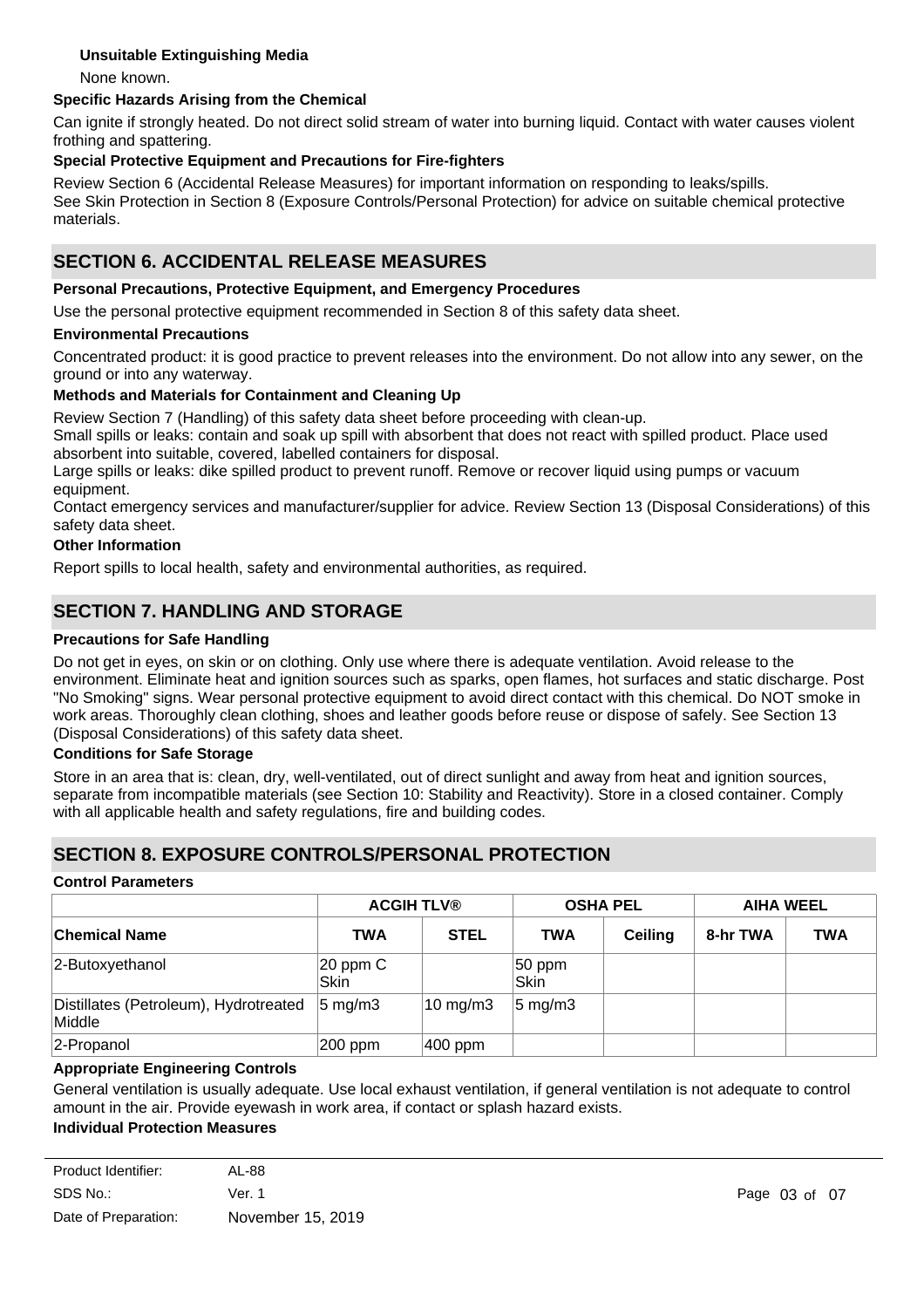### **Eye/Face Protection**

Wear chemical safety goggles and face shield when contact is possible.

## **Skin Protection**

**Respiratory Protection** Wear chemical protective clothing e.g. gloves, aprons, boots. Suitable materials are: polyvinyl chloride, latex rubber, butyl rubber.

Not normally required if product is used as directed.

# **SECTION 9. PHYSICAL AND CHEMICAL PROPERTIES**

| <b>Basic Physical and Chemical Properties</b>                |                                                   |  |  |  |
|--------------------------------------------------------------|---------------------------------------------------|--|--|--|
| Appearance                                                   | Dark orange liquid.                               |  |  |  |
| <b>Odour</b>                                                 | Creamsicle                                        |  |  |  |
| <b>Odour Threshold</b>                                       | Not available                                     |  |  |  |
| рH                                                           | $6.5 - 8.0$                                       |  |  |  |
| <b>Melting Point/Freezing Point</b>                          | Not available (melting); Not available (freezing) |  |  |  |
| <b>Initial Boiling Point/Range</b>                           | Not available                                     |  |  |  |
| <b>Flash Point</b>                                           | ~ 69 °C (156 °F)                                  |  |  |  |
| <b>Evaporation Rate</b>                                      | Not available                                     |  |  |  |
| <b>Flammability (solid, gas)</b>                             | Not available                                     |  |  |  |
| <b>Upper/Lower Flammability or</b><br><b>Explosive Limit</b> | Not applicable (upper); Not applicable (lower)    |  |  |  |
| <b>Vapour Pressure</b>                                       | Not available                                     |  |  |  |
| Vapour Density (air = 1)                                     | Not applicable                                    |  |  |  |
| <b>Relative Density (water = 1)</b>                          | 0.98                                              |  |  |  |
| <b>Solubility</b>                                            | Soluble in water                                  |  |  |  |
| <b>Partition Coefficient,</b><br>n-Octanol/Water (Log Kow)   | Not available                                     |  |  |  |
| <b>Auto-ignition Temperature</b>                             | Not available                                     |  |  |  |
| <b>Decomposition Temperature</b>                             | Not available                                     |  |  |  |
| <b>Viscosity</b>                                             | Not available (kinematic)                         |  |  |  |
| <b>Other Information</b>                                     |                                                   |  |  |  |
| <b>Physical State</b>                                        | Liquid                                            |  |  |  |

# **SECTION 10. STABILITY AND REACTIVITY**

**Chemical Stability** Normally stable. **Conditions to Avoid** Open flames, sparks, static discharge, heat and other ignition sources. Incompatible materials. **Incompatible Materials** Strong oxidizing agents (e.g. perchloric acid). **Hazardous Decomposition Products** None known. **Possibility of Hazardous Reactions** None known. **Reactivity** Not reactive.

# **SECTION 11. TOXICOLOGICAL INFORMATION**

### **Likely Routes of Exposure**

| Product Identifier:  | AL-88             |
|----------------------|-------------------|
| SDS No.:             | Ver. 1            |
| Date of Preparation: | November 15, 2019 |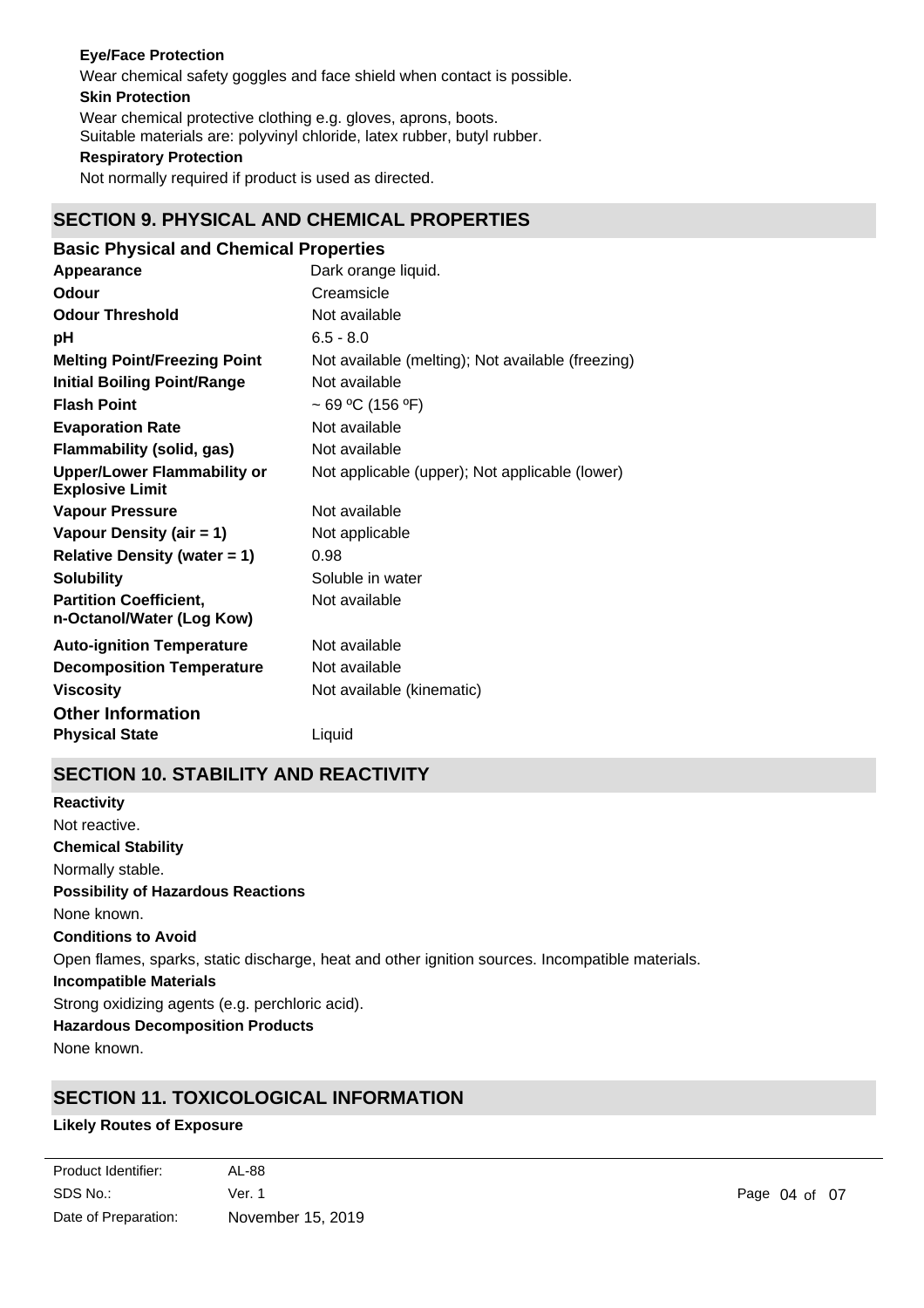Inhalation; skin contact; eye contact; ingestion.

#### **Acute Toxicity**

| <b>Chemical Name</b>                                                 | <b>LC50</b>                               | LD50 (oral)           | LD50 (dermal)           |
|----------------------------------------------------------------------|-------------------------------------------|-----------------------|-------------------------|
| 2-Butoxyethanol                                                      | 450 ppm (female rat)<br>(4-hour exposure) | 400-917 mg/kg (rat)   | 220 mg/kg (rabbit)      |
| Quaternary ammonium<br>compounds, dicoco<br>alkyldimethyl, chlorides |                                           | 200-2000 mg/kg (rat)  |                         |
| Distillates (Petroleum),<br><b>Hydrotreated Middle</b>               | $> 10$ mg/L (rat) (4-hour<br>exposure)    | $> 5,000$ mg/kg (rat) | > 2000 mg/kg (rabbit)   |
| d-Limonene                                                           |                                           | 4400 mg/kg (rat)      | $>$ 5000 mg/kg (rabbit) |
| 2-Propanol                                                           | 72600 mg/m3 (rat) (4-hour<br>exposure)    | 1870 mg/kg (rat)      | 4059 mg/kg (rabbit)     |

#### **Skin Corrosion/Irritation**

Human experience shows moderate or severe irritation.

#### **Serious Eye Damage/Irritation**

Human experience shows serious eye irritation. Symptoms include sore, red eyes, and tearing.

#### **STOT (Specific Target Organ Toxicity) - Single Exposure**

#### **Inhalation**

May cause nose and throat irritation, lung irritation, coughing, headaches.

#### **Ingestion**

May cause irritation of the mouth, throat and stomach. Symptoms may include nausea, vomiting, stomach cramps and diarrhea.

#### **Aspiration Hazard**

No information was located.

#### **STOT (Specific Target Organ Toxicity) - Repeated Exposure**

Symptoms may include dry, red, cracked skin (dermatitis).

### **Respiratory and/or Skin Sensitization**

(d-Limonene) sensitization may occur following exposure to the liquid or vapour.

#### **Carcinogenicity**

| <b>Chemical Name</b> | <b>IARC</b> | <b>ACGIH®</b> | <b>NTP</b> | <b>OSHA</b> |
|----------------------|-------------|---------------|------------|-------------|
| 2-Butoxyethanol      | Group 3     | A3            |            |             |
| d-Limonene           | Group 3     |               |            |             |
| $ 2$ -Propanol       | Group 3     |               |            |             |

#### **Reproductive Toxicity**

#### **Development of Offspring**

Not known to harm the unborn child.

#### **Sexual Function and Fertility**

Not known to cause effects on sexual function or fertility.

#### **Effects on or via Lactation**

Not known to cause effects on or via lactation.

### **Germ Cell Mutagenicity**

No information was located.

## **Interactive Effects**

No information was located.

# **SECTION 12. ECOLOGICAL INFORMATION**

All components of this product are biodegradable by Regulation (EC) No 648/2004.

| Product Identifier:  | AL-88             |
|----------------------|-------------------|
| SDS No.:             | Ver. 1            |
| Date of Preparation: | November 15, 2019 |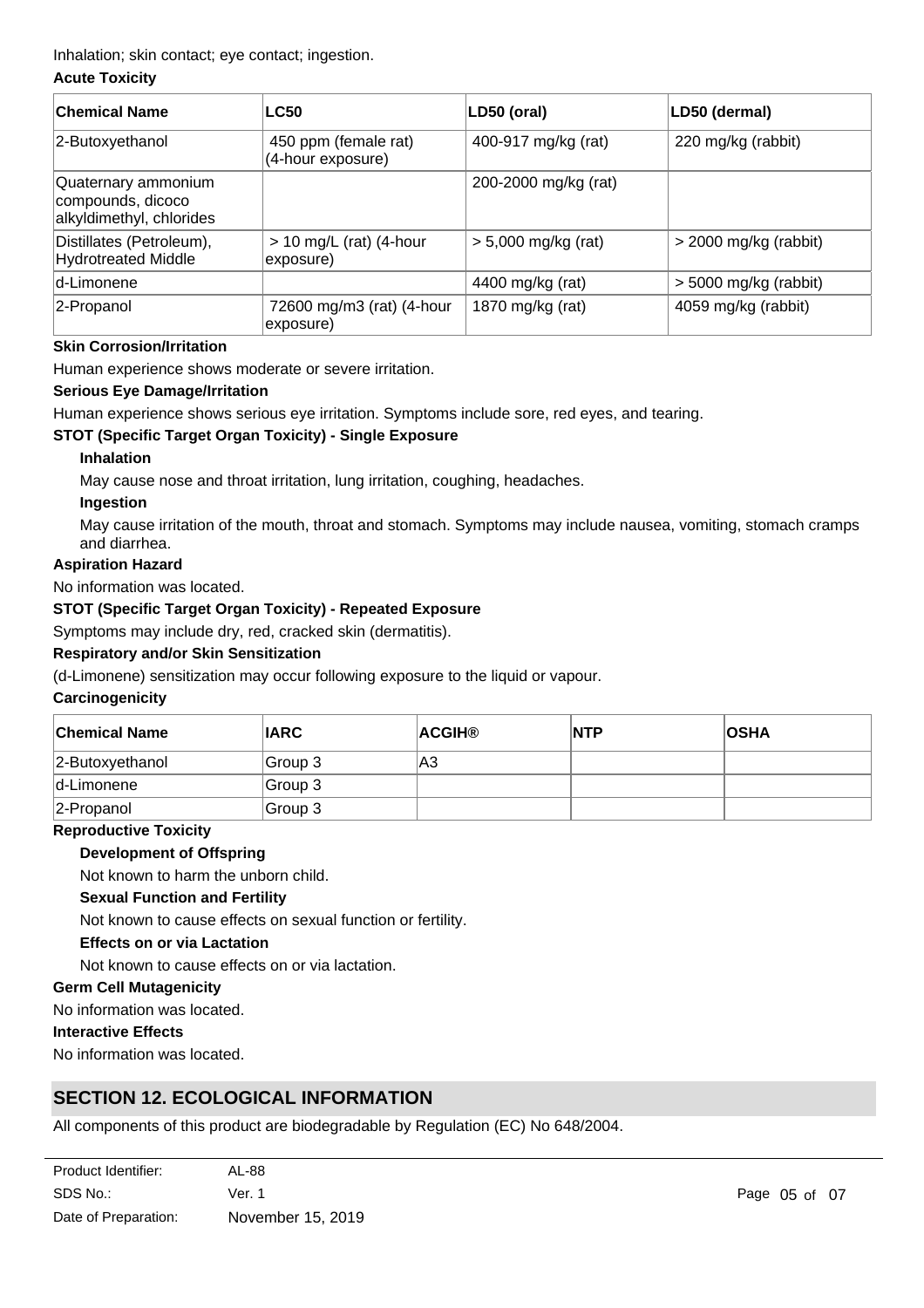### **Toxicity**

#### **Acute Aquatic Toxicity**

| <b>Chemical Name</b>                                                 | LC50 Fish                                                                                  | <b>EC50 Crustacea</b>                                                  | <b>ErC50 Aquatic</b><br><b>Plants</b> | ErC50 Algae |
|----------------------------------------------------------------------|--------------------------------------------------------------------------------------------|------------------------------------------------------------------------|---------------------------------------|-------------|
| 2-Butoxyethanol                                                      | 1490-2950 mg/L<br>(Lepomis<br>macrochirus<br>(bluegill); 96-hour)                          | 1550 mg/L (Daphnia<br>magna (water flea);<br>48-hour)                  |                                       |             |
| Quaternary ammonium<br>compounds, dicoco<br>alkyldimethyl, chlorides | $0.195$ mg/L<br>(96-hour)                                                                  | 0.3 mg/L (Daphnia<br>magna (water flea);<br>48-hour)                   |                                       |             |
| d-Limonene                                                           | 0.619-0.796 mg/L<br>(Pimephales<br>promelas (fathead<br>minnow); 96-hour;<br>flow-through) | 28.2 mg/L (Daphnia<br>magna (water flea);<br>48-hour;<br>flow-through) |                                       |             |
| 2-Propanol                                                           | 11130 mg/L<br>(Pimephales<br>promelas (fathead<br>minnow); 96-hour;<br>static)             | 13299 mg/L<br>(Daphnia magna<br>(water flea); 48-hour)                 |                                       |             |

#### **Chronic Aquatic Toxicity**

| <b>Chemical Name</b>                                                 | <b>NOEC Fish</b>                    | ∣EC50 Fish | <b>INOEC Crustacea</b>                                              | <b>IEC50 Crustacea</b> |
|----------------------------------------------------------------------|-------------------------------------|------------|---------------------------------------------------------------------|------------------------|
| 2-Butoxyethanol                                                      | > 100 mg/L (21-day;<br>semi-static) |            | > 100 mg/L (Daphnia)<br>magna (water flea);<br>21-day; semi-static) |                        |
| Quaternary ammonium<br>compounds, dicoco<br>alkyldimethyl, chlorides |                                     |            | 0.15 mg/L (Daphnia<br>magna (water flea);<br>$ 21$ -day)            |                        |

#### **Persistence and Degradability**

(Quaternary ammonium compounds, dicoco alkyldimethyl, chlorides) Degrades rapidly based on quantitative tests. Biodegradable as per OECD 301E tests for ready biodegradability.

(2-Butoxyethanol) Degrades rapidly based on quantitative tests. Biodegradable as per OECD 301E tests for ready biodegradability.

## **SECTION 13. DISPOSAL CONSIDERATIONS**

### **Disposal Methods**

Review federal, state/provincial, and local government requirements prior to disposal.

### **SECTION 14. TRANSPORT INFORMATION**

Not regulated under Canadian TDG Regulations. Not regulated under US DOT Regulations.

**Special Precautions** Not applicable

## **for User**

## **Transport in Bulk According to Annex II of MARPOL 73/78 and the IBC Code**

Not applicable

# **SECTION 15. REGULATORY INFORMATION**

**Toxic Substances Control Act (TSCA) Section 8(b)**

## **Safety, Health and Environmental Regulations**

### **Canada**

## **Domestic Substances List (DSL) / Non-Domestic Substances List (NDSL)**

All ingredients are listed on the DSL/NDSL.

## **USA**

| Product Identifier:  | AL-88             |
|----------------------|-------------------|
| SDS No.:             | Ver. 1            |
| Date of Preparation: | November 15, 2019 |